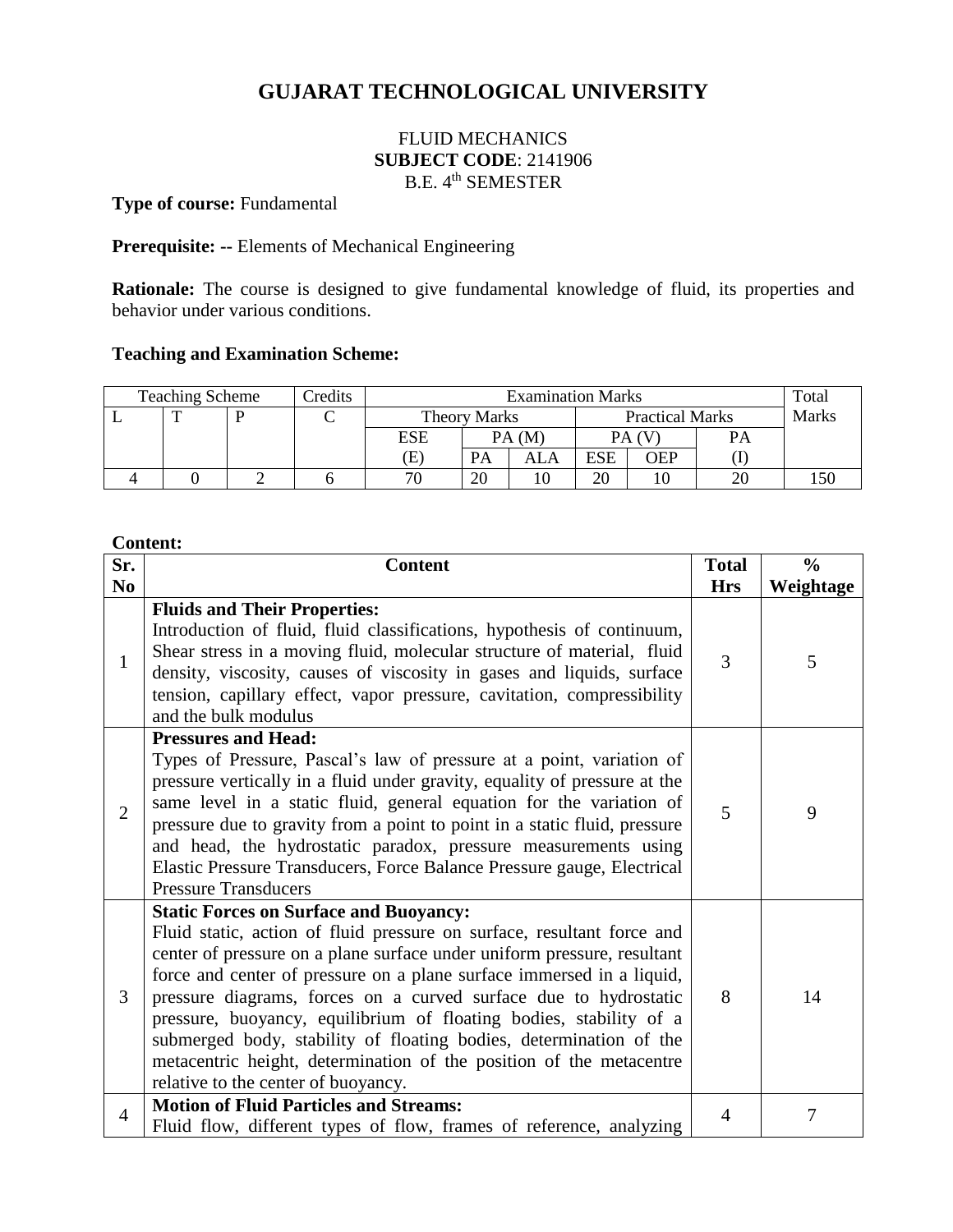|                | fluid flow, motion of a fluid particle, acceleration of a fluid particle,                                                                                                                                                                                                                                                                                                                                                                                                                                                                                                                                                    |                |        |
|----------------|------------------------------------------------------------------------------------------------------------------------------------------------------------------------------------------------------------------------------------------------------------------------------------------------------------------------------------------------------------------------------------------------------------------------------------------------------------------------------------------------------------------------------------------------------------------------------------------------------------------------------|----------------|--------|
|                | discharge and mean velocity, continuity of flow, continuity equations                                                                                                                                                                                                                                                                                                                                                                                                                                                                                                                                                        |                |        |
|                | for 2-D and 3-D flow in Cartesian coordinates of system.                                                                                                                                                                                                                                                                                                                                                                                                                                                                                                                                                                     |                |        |
| 5              | The Energy Equation and its Application:<br>Momentum and fluid flow, Momentum equation for 2-D and 3-D flow<br>along a stream line, momentum correction factor, Euler's equation of<br>motion along a stream line, Mechanical energy of a flowing fluid –<br>Bernoulli's theorem, kinetic energy correction factor, pitot tube,<br>determination of volumetric flow rate via pitot tube, changes of<br>pressure in tapering pipe, principle of venturimeter, pipe orifices,<br>theory of small orifices discharging to atmosphere, theory of large<br>orifices, Rotameter, elementary theory of notches and weirs, flow in a | 8              | 15     |
|                | curved path                                                                                                                                                                                                                                                                                                                                                                                                                                                                                                                                                                                                                  |                |        |
| 6              | <b>Two-Dimensional Ideal Fluid Flow:</b><br>Rotational and ir-rotational flow, circulation and vorticity, streamlines<br>and the stream functions, velocity potential and potential flow, relation<br>between stream function and velocity potential; flow nets, stream<br>function and velocity potential for uniform flow, vortex flow.                                                                                                                                                                                                                                                                                    | $\overline{4}$ | $\tau$ |
|                | <b>Dimensional Analysis And Similarities:</b>                                                                                                                                                                                                                                                                                                                                                                                                                                                                                                                                                                                |                |        |
| $\overline{7}$ | Dimension reasoning, dimensional homogeneity,<br>dimensional<br>using Rayleigh's method, Buckingham<br>analysis<br>$\pi$ -theorem,<br>significance of dimensionless, use of dimensionless numbers in<br>experimental investigation, geometric similarity, dynamic similarity,<br>Kinematic similarity, model testing-Model laws, Undistorted and<br>Distorted models.                                                                                                                                                                                                                                                        | 5              | 9      |
|                | <b>Viscous Flow:</b>                                                                                                                                                                                                                                                                                                                                                                                                                                                                                                                                                                                                         |                |        |
| 8              | Reynolds number and Reynolds experiment, flow of viscous fluid<br>through circular pipe-Hagen Poiseuille formula, Flow of viscous fluid<br>between two parallel fixed plates, power absorbed in viscous flow<br>through - journal, foot step and collar bearing, movement of piston in<br>dash pot, methods of measurement of viscosity.                                                                                                                                                                                                                                                                                     | 6              | 11     |
| 9              | <b>Turbulent Flow:</b>                                                                                                                                                                                                                                                                                                                                                                                                                                                                                                                                                                                                       |                |        |
|                | Expression for coefficient of friction -Darchy Weishbach Equation,<br>Moody diagram resistance of smooth and rough pipes shear stress and<br>velocity distribution in turbulent flow through pipes.                                                                                                                                                                                                                                                                                                                                                                                                                          | $\overline{4}$ | 7      |
| 10             | Flow through pipes: Major energy losses, Minor energy losses,                                                                                                                                                                                                                                                                                                                                                                                                                                                                                                                                                                |                |        |
|                | Hydraulic gradient and total energy lines, Pipes in series and parallel,                                                                                                                                                                                                                                                                                                                                                                                                                                                                                                                                                     |                | 11     |
|                | Equivalent pipes, Siphon, power transmission through pipe, Flow                                                                                                                                                                                                                                                                                                                                                                                                                                                                                                                                                              | 6              |        |
|                | through nozzle at end of pipe, Water hammer in pipes                                                                                                                                                                                                                                                                                                                                                                                                                                                                                                                                                                         |                |        |
| 11             | <b>Compressible Flow:</b> Basic equations<br>dimensional<br>for<br>one<br>compression, Pressure wave propagation, sound velocity in fluid,<br>Mach number, Stagnation properties                                                                                                                                                                                                                                                                                                                                                                                                                                             | 3              | 5      |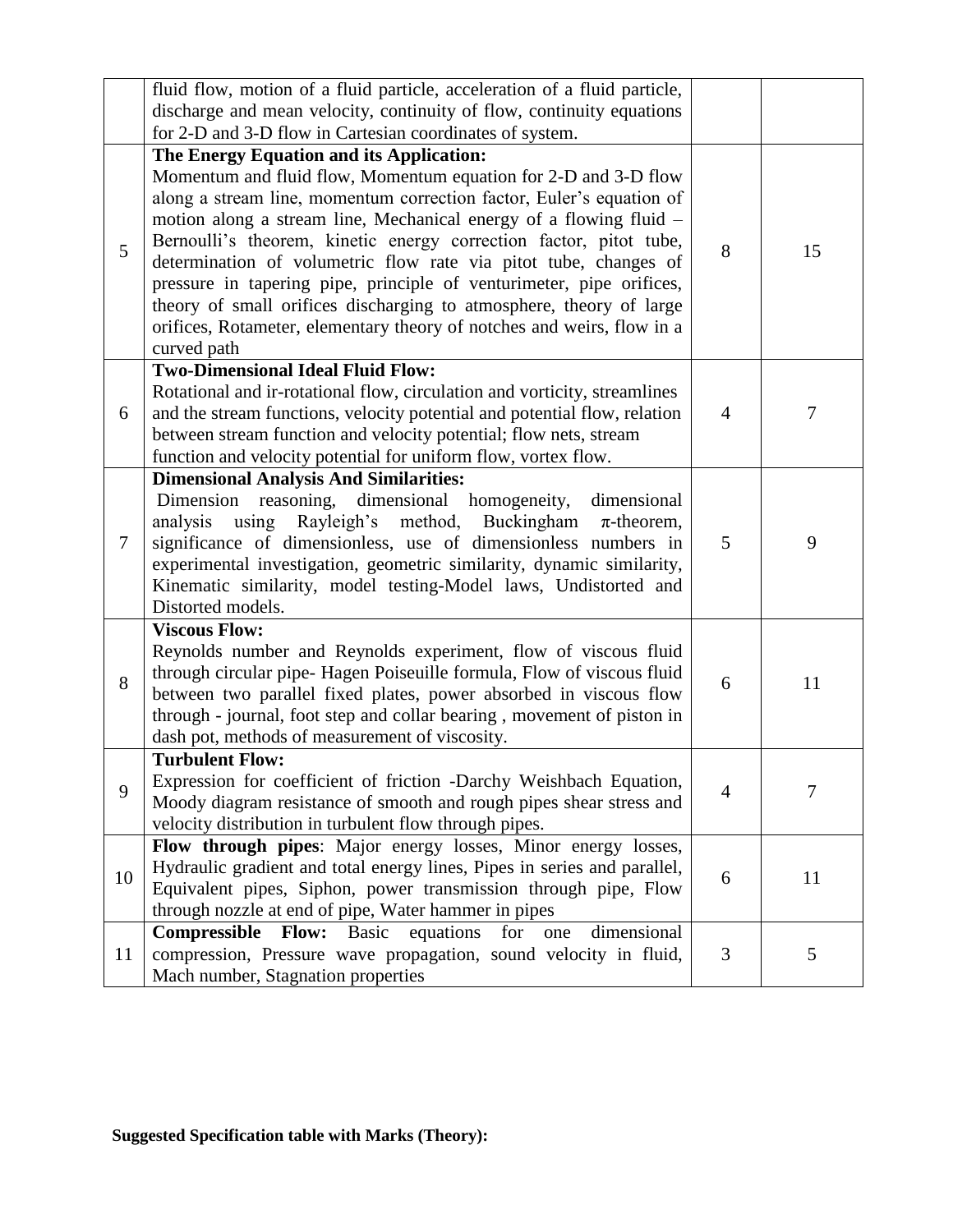| <b>Distribution of Theory Marks</b> |         |         |         |             |  |  |  |
|-------------------------------------|---------|---------|---------|-------------|--|--|--|
| : Level                             | ' Level | A Level | N Level | Level<br>E. |  |  |  |
|                                     |         | ⊥ J     | 20      |             |  |  |  |

**Legends: R: Remembrance; U: Understanding; A: Application, N: Analyze and E: Evaluate and above Levels (Revised Bloom's Taxonomy)**

Note: This specification table shall be treated as a general guideline for students and teachers. The actual distribution of marks in the question paper may vary slightly from above table

### **Reference Books:**

- 1. Fluid Mechanics and Fluid Power Engineering by D.S. Kumar, S.K.Kataria & Sons
- 2. Fluid Mechanics and Hydraulic Machines by R.K. Bansal, Laxmi Publications
- 3. Fluid Mechanics and Hydraulic Machines by R.K. Rajput, S.Chand & Co.
- 4. Fluid Mechanics by Frank .M. White, McGraw Hill Publishing Company Ltd.
- 5. Fundamentals of Fluid Mechanics by Munson, Wiley India Pvt. Ltd
- 6. Fluid Mechanics by A. K. Mohanty, PHI Learning Pvt. Ltd.
- 7. Laboratory Manual Hydraulics and Hydraulic Machines by R V Raikar

## **Course Outcome:**

After learning the course the students should be able to:

- Understand the basic concept of fluid mechanics.
- Understand statics, dynamics and various approaches to fluid mechanics.
- Understand fundamentals of flow through pipes
- Understand basics of compressible flow
- Correlate fundamentals of fluid mechanics with various mechanical systems

#### **List of laboratory experiments:**

- 1. To understand pressure measurement procedure and related instruments/devices.
- 2. To determine metacentric height of floating body.
- 3. Verification of Bernoulli's theorem.
- 4. To measure the velocity of flow using Pitot tube.
- 5. To determine the Coefficient of discharge through different flow meters. (Any two out of Orifice meter, Venturi meter and Nozzle meter.)
- 6. To determine the Coefficient of discharge through open channel flow over a Notch. (Rectangular or V notch)
- 7. To determine the different types of flow Patterns by Reynolds's experiment.
- 8. To determine the Friction factor for the different pipes.
- 9. To determine the loss coefficients for different pipe fittings.
- 10. To determine the viscosity of fluid by viscometer (Redwood or Saybolt).

#### **Design based Problems (DP)/Open Ended Problem:**

- 1. Develop a model to measure viscosity of the fluid.
- 2. Study the behavior of fluid under various conditions using software.
- 3. Study continuum problems with reference to fluid mechanics**.**

#### **Major Equipment:**